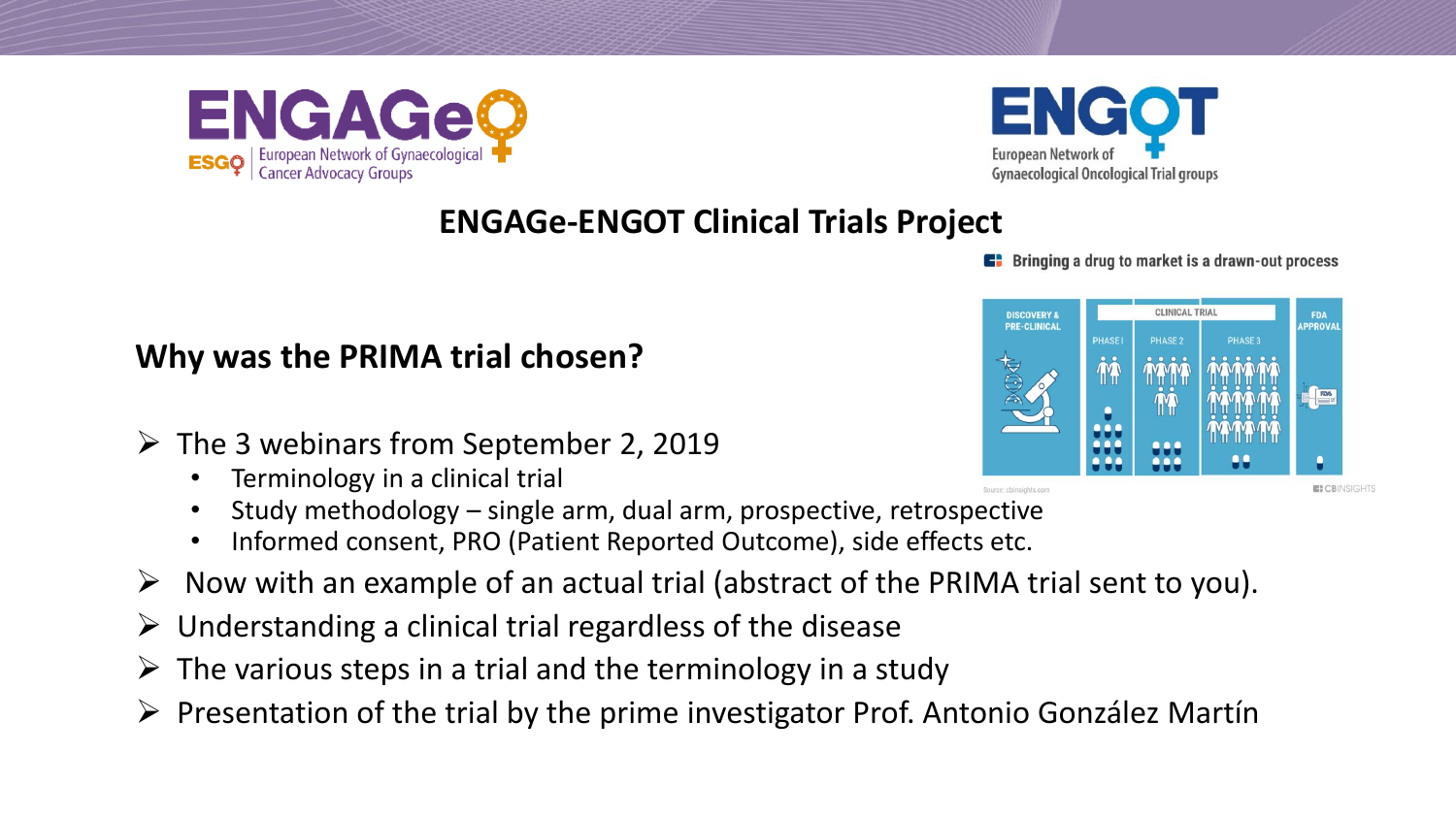



# **Birthe Lemley working with Prof. Jalid Sehouli from ENGOT**

# **The working group:**

- ➢ Charo Hierro, president of ASACO, Spain
- ➢ Maria Papageorgiou, president of K.E.F.I. Greece
- ➢ Janni Zmylon, member of KIU Denmark



**18 patients from 10 different European countries representing the diseases cervical cancer, endometrial cancer, ovarian cancer, and rare cancers.**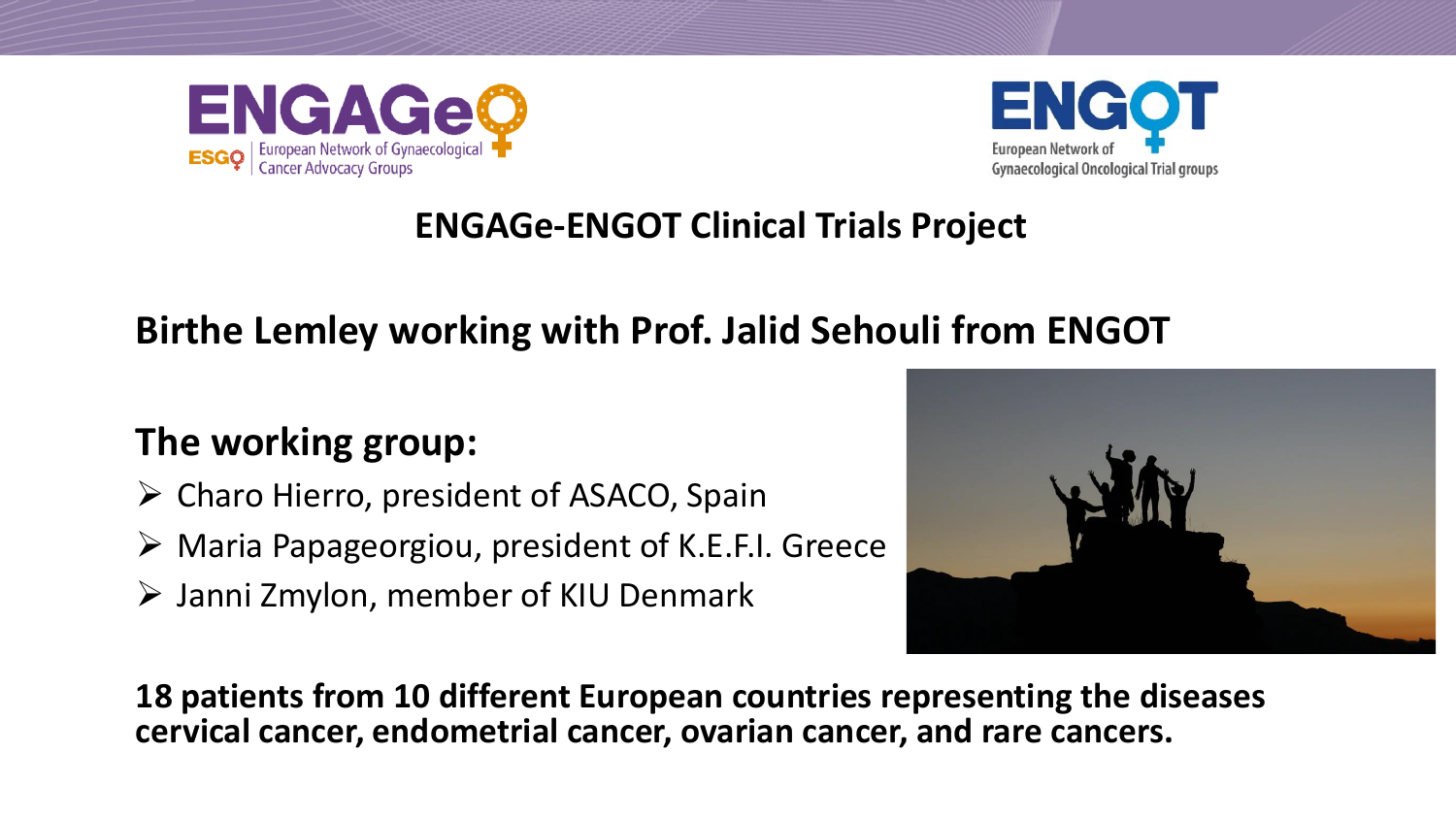



**Teaching material so far:**

- ➢ **3 Webinars on September 2, 2019**
- ➢ **Report and summary of the webinars called the 'Study book'**
- ➢ **Access to SoA presentations from December 14-16, 2020. Jan 31, Feb 28.**
- ➢ **Questions to SoA presentations**
- ➢ **Answers to the questions (7 received)**
- ➢ **5 Webinars in the spring of 2021 – example the PRIMA trial.**

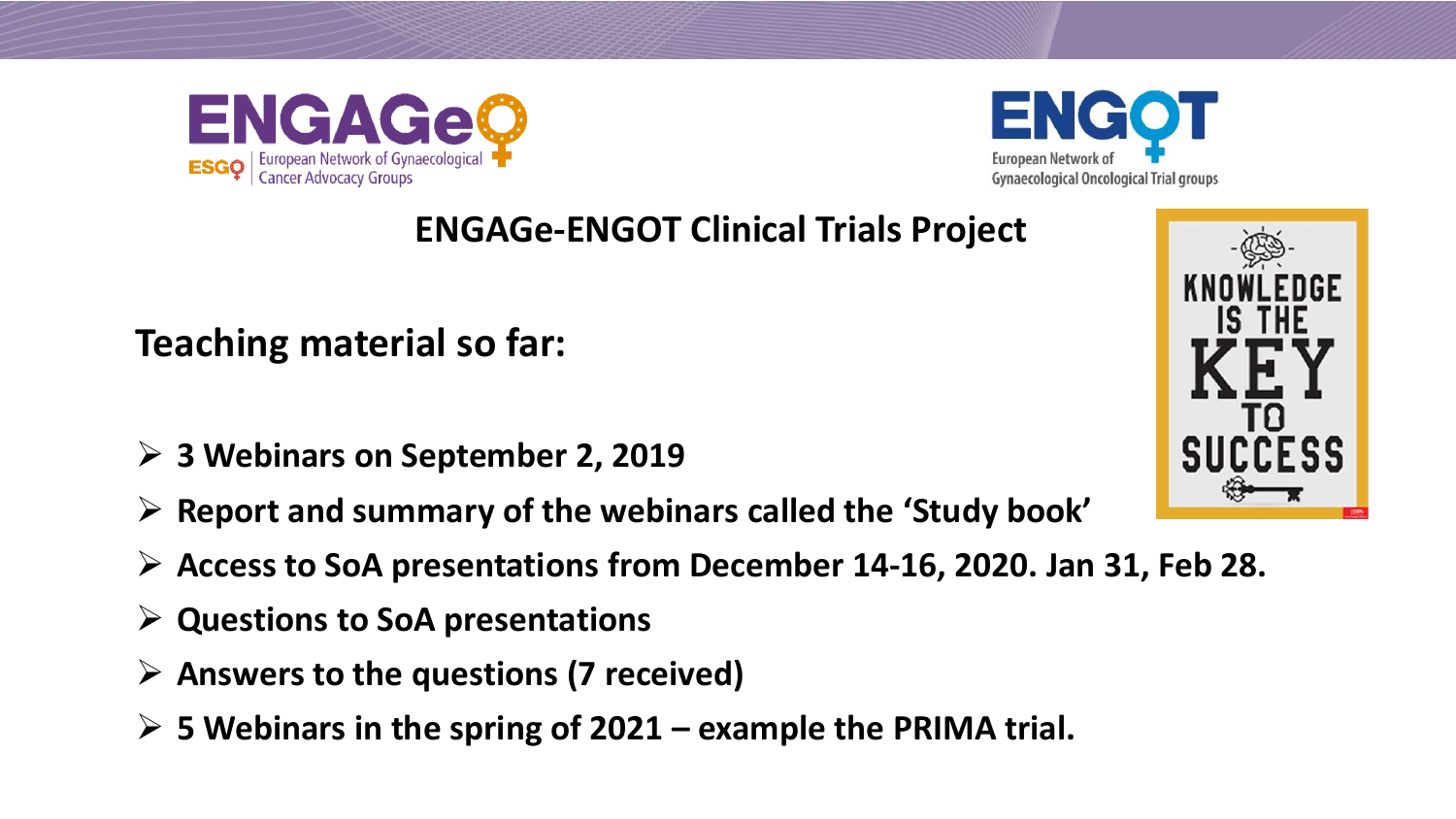



#### **Course certificate**

Advertise on ESGO ENGAGE and ENGOT websites that such a group of patients exist at ENGAGe

Who can use such a service?

- ➢ ESGO, ENGOT, EORTC and other organisations
- ➢ HTA (Health Technology Assessment) bodies
- $\triangleright$  EMA
- ➢ Foundations as a 'patient reviewer'
- $\triangleright$  Pharmaceutical companies